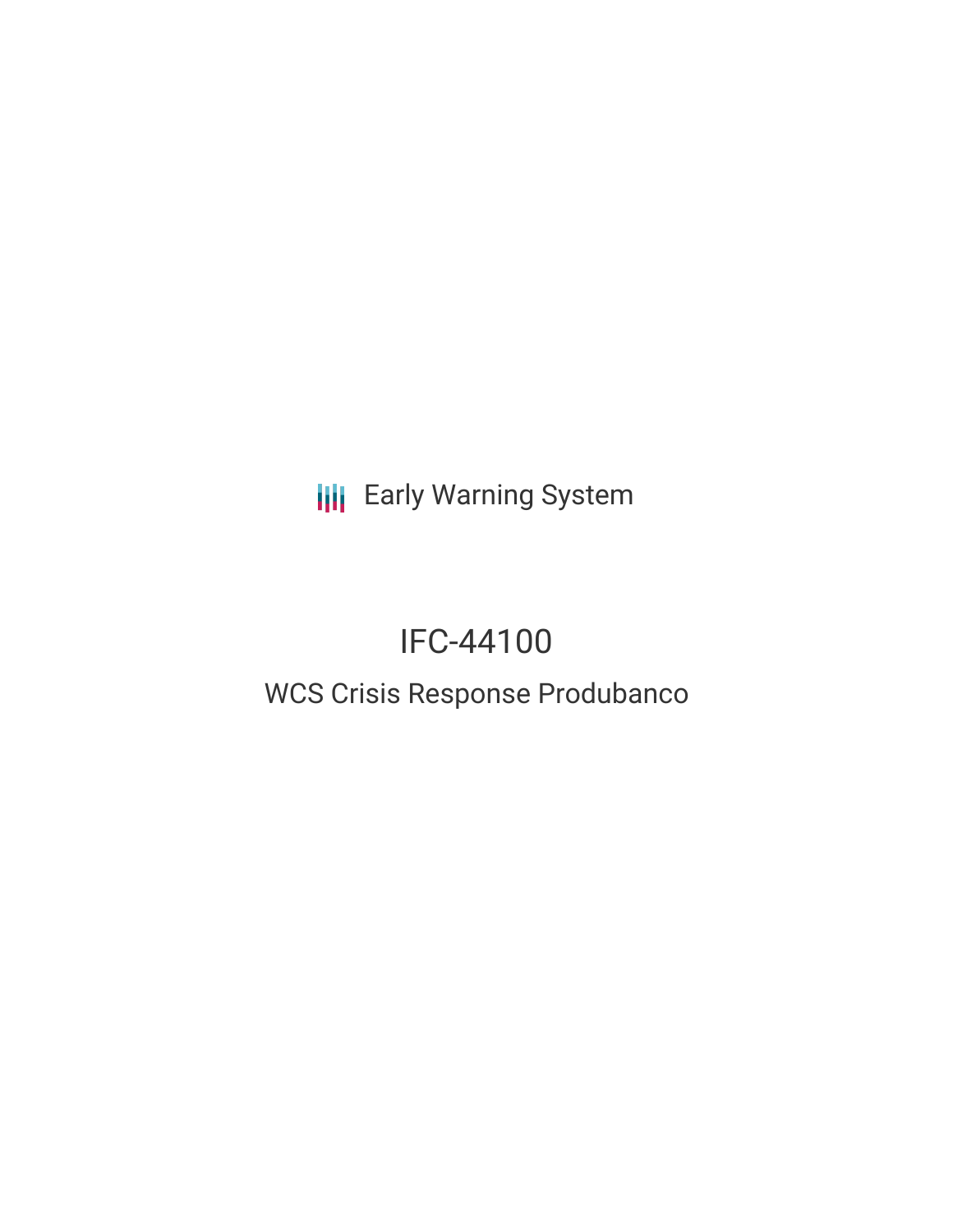

#### **Quick Facts**

| <b>Countries</b>               | Ecuador                                 |
|--------------------------------|-----------------------------------------|
| <b>Financial Institutions</b>  | International Finance Corporation (IFC) |
| <b>Status</b>                  | Approved                                |
| <b>Bank Risk Rating</b>        | <b>FI</b>                               |
| <b>Voting Date</b>             | 2020-07-27                              |
| <b>Borrower</b>                | Banco de la Produccion S.A.             |
| <b>Sectors</b>                 | Finance                                 |
| <b>Investment Type(s)</b>      | Loan                                    |
| <b>Investment Amount (USD)</b> | \$50.00 million                         |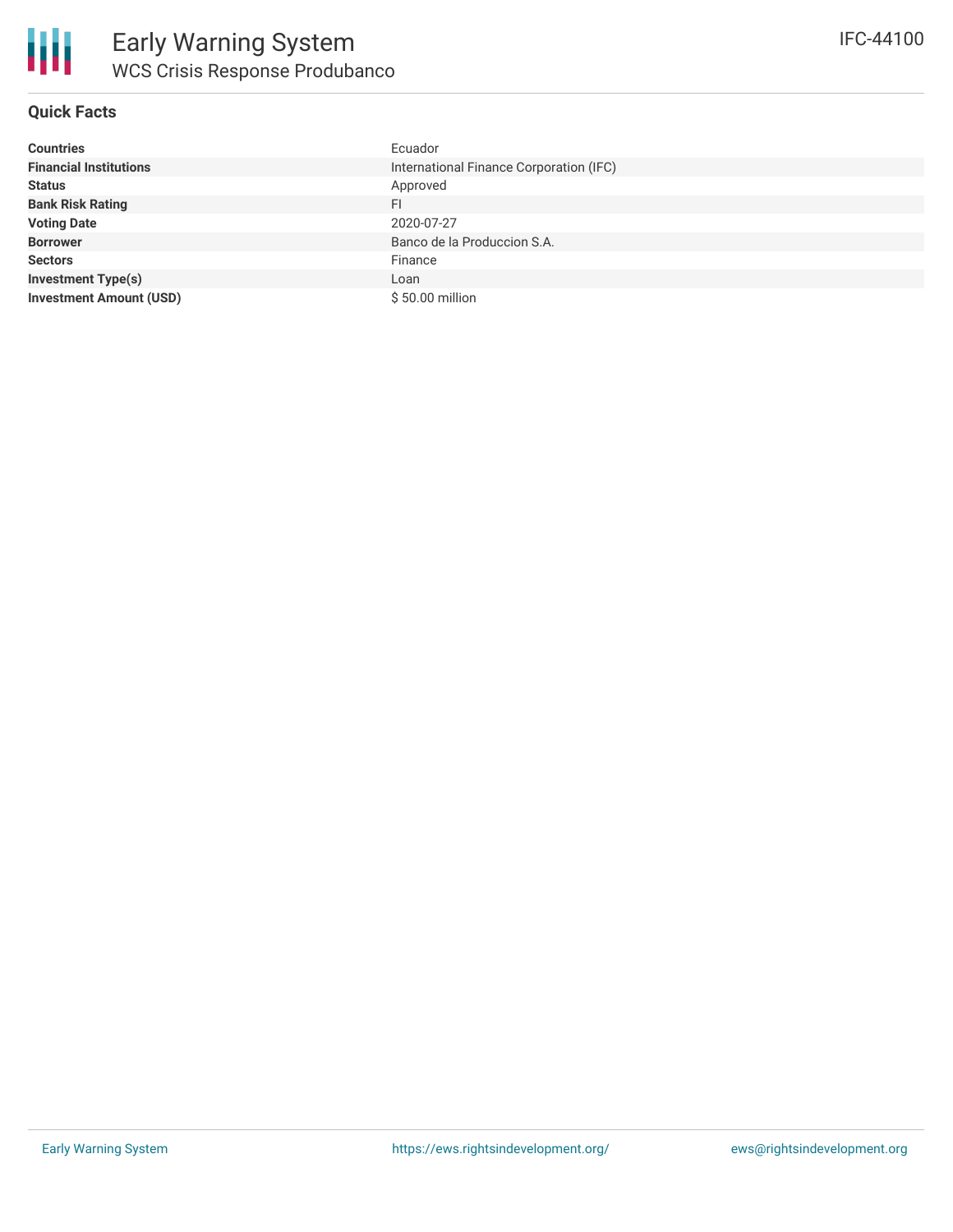

#### **Project Description**

The proposed Project consists of an up to US\$50 million senior loan to Banco de la Produccion S.A. Produbanco (Produbanco or the Bank) in Ecuador under FIG COVID 19 Emergency Response WCS Envelope (WCS Envelope). The use of proceeds will be directed to working capital/trade loans to micro, small and medium enterprises (MSMEs), women and women-owned MSMEs.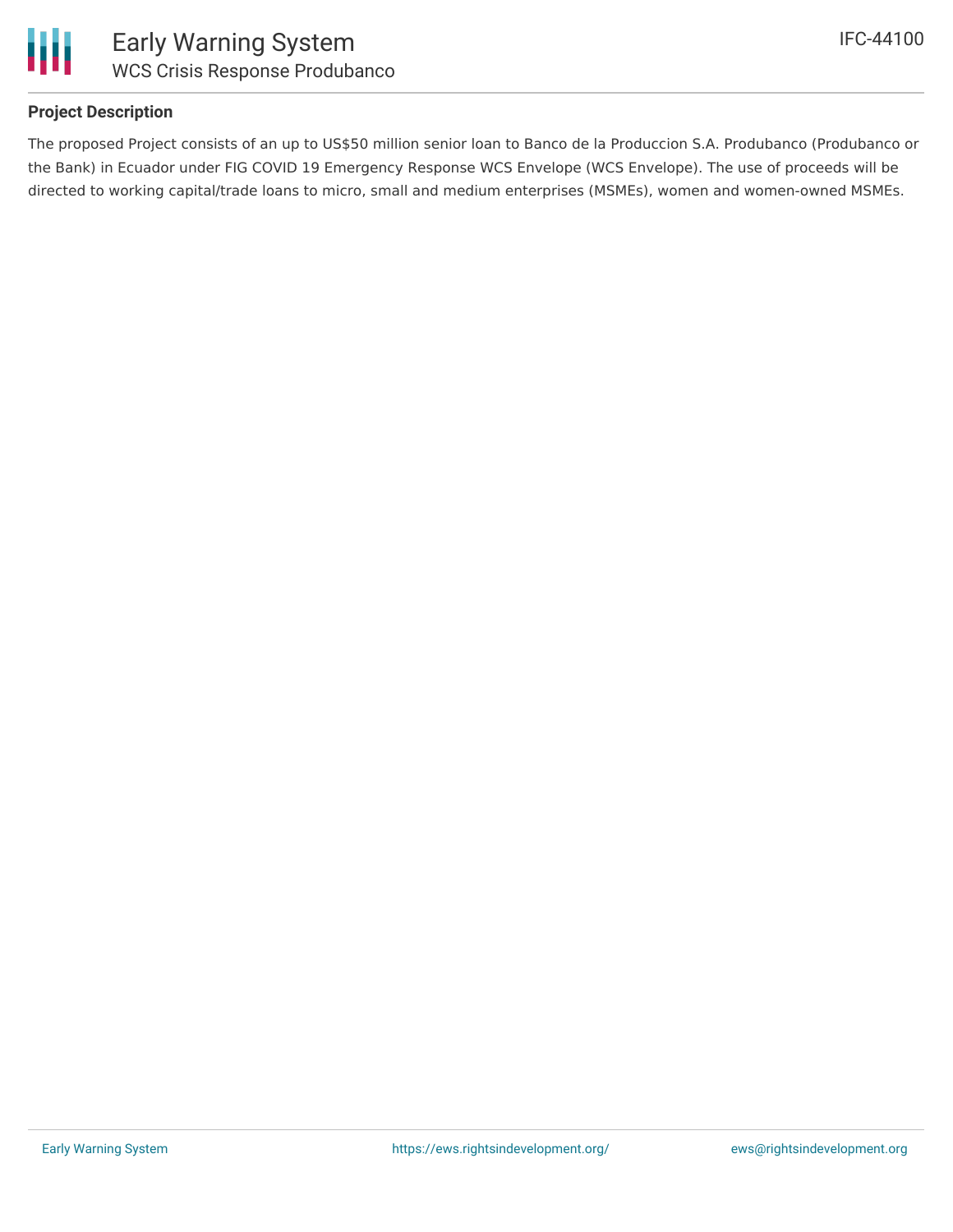### **Investment Description**

• International Finance Corporation (IFC)

## **Financial Intermediary**

Financial Intermediary: A commercial bank or financial institution that receives funds from a development bank. A financial intermediary then lends these funds to their clients (private actors) in the form of loans, bonds, guarantees and equity shares. Financial intermediaries include insurance, pension and equity funds. The direct financial relationship is between the development bank and the financial intermediary.

Banco de la [Producción,](file:///actor/214/) S.A. (Financial Intermediary)